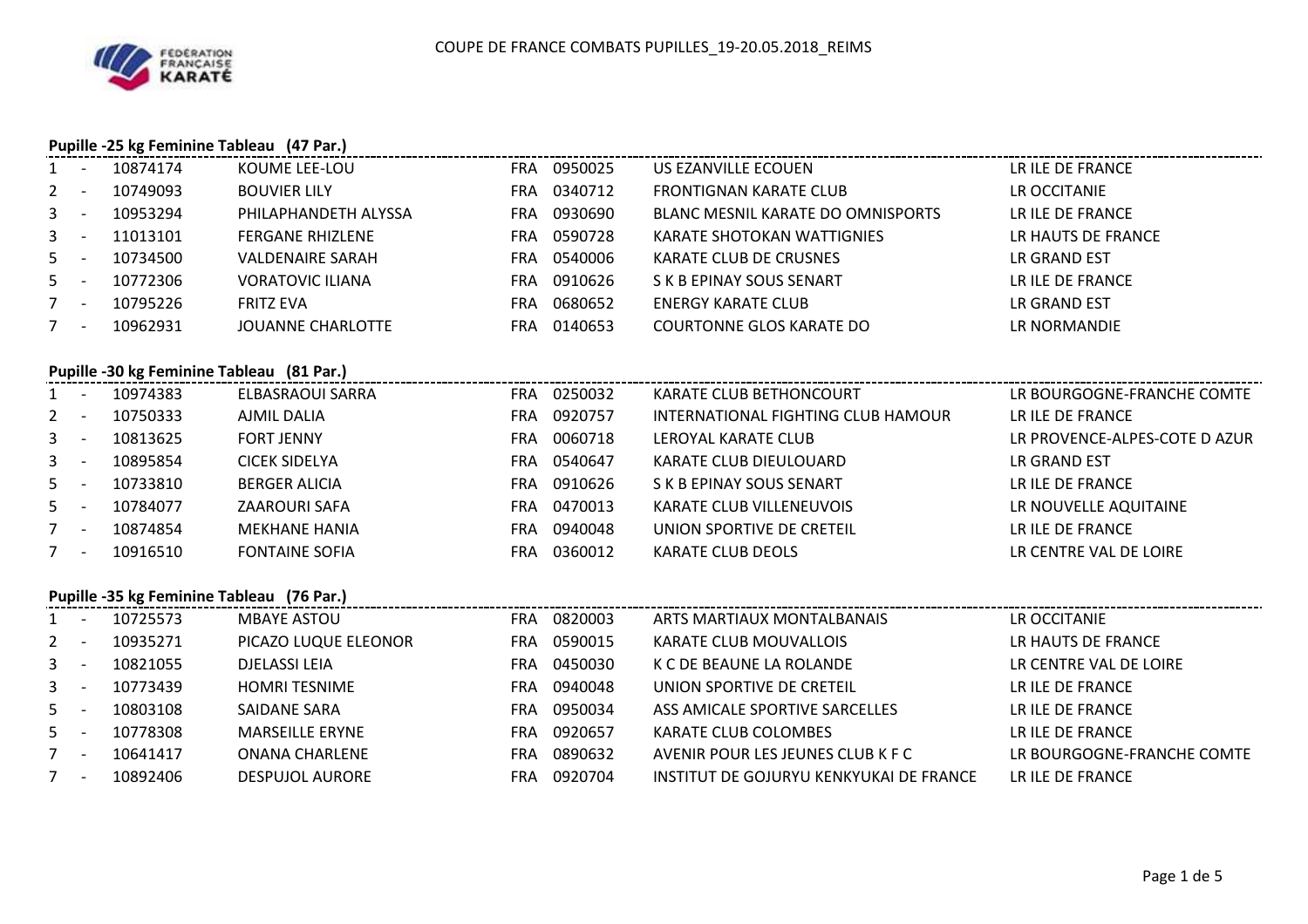### **Pupille -40 kg Feminine Tableau (59 Par.)**

|         | $\overline{\phantom{a}}$ | 10699651 | <b>GUEGAN CALI</b>   | <b>FRA</b> | 0280013 | E S MAINTENON PIERRE KARATE   | LR CENTRE VAL DE LOIRE     |
|---------|--------------------------|----------|----------------------|------------|---------|-------------------------------|----------------------------|
| $2 -$   |                          | 10824892 | <b>GHANMI AMAL</b>   | FRA        | 0940082 | AVENIR SPORTIF D'ORLY         | LR ILE DE FRANCE           |
| $3 - 1$ |                          | 10717448 | LAURENT CHLOE        | FRA        | 0680032 | KARATE CLUB WINTZENHEIM       | LR GRAND EST               |
| $3 - 1$ |                          | 10927353 | <b>BOUDRA LINA</b>   | FRA        | 0710015 | S K C MACON                   | LR BOURGOGNE-FRANCHE COMTE |
| $5 -$   |                          | 10982984 | <b>DAHBI ANISSA</b>  | <b>FRA</b> | 0670641 | <b>MIXSAGE SECTION KARATE</b> | LR GRAND EST               |
| $5 -$   |                          | 10728207 | RICHARD ANNA         | FRA        | 0950107 | KARATE CLUB DOMONT            | LR ILE DE FRANCE           |
|         |                          | 10828878 | <b>ARIOUAT IMENE</b> | FRA        | 0930716 | SPORTING CLUB DE BOBIGNY      | LR ILE DE FRANCE           |
| $7 -$   |                          | 10636855 | D'ANDREA OCEANE      | FRA        | 0780689 | <b>HOUDAN KARATE DO</b>       | LR ILE DE FRANCE           |
|         |                          |          |                      |            |         |                               |                            |

### **Pupille -45 kg Feminine Tableau (24 Par.)**

| $1 -$   | 10916631 | RAJI YOUSRA            | <b>FRA</b> | 0940045     | ENTENTE SPORTIVE DE VITRY     | LR ILE DE FRANCE       |
|---------|----------|------------------------|------------|-------------|-------------------------------|------------------------|
| $2 -$   | 10852155 | <b>VIANA MARGAUX</b>   | FRA.       | 0780689     | HOUDAN KARATE DO              | LR ILE DE FRANCE       |
| $3 - 1$ | 10637196 | <b>BYK LUCIE</b>       | <b>FRA</b> | 0910626     | S K B EPINAY SOUS SENART      | LR ILE DE FRANCE       |
| $3 - 1$ | 10660972 | KOKOCINSKI ALEXANDRA   |            | FRA 0450037 | <b>BUDOKAN KARATE ORLEANS</b> | LR CENTRE VAL DE LOIRE |
| $5 -$   | 10850978 | <b>MBELLA CLEMENCE</b> | FRA        | 0770117     | KARATE CLUB DE GUIGNES        | LR ILE DE FRANCE       |
| $5 -$   | 10820684 | AIT SALAH SARA         | FRA.       | 0910069     | <b>CLUB OLYMPIQUE VIGNEUX</b> | LR ILE DE FRANCE       |
| $7 -$   | 10824332 | <b>TERRACOL AMIRA</b>  | FRA.       | 0340046     | ECOLE DE KARATE PEROLS        | LR OCCITANIE           |
| $7 -$   | 10895392 | RABASA THEA            | FRA        | 0300629     | A K A VILLENEUVE LES ANGLES   | LR OCCITANIE           |
|         |          |                        |            |             |                               |                        |

### **Pupille 45 et + kg Feminine Tableau (22 Par.)**

| $1 -$   | 10743753 | NDONG MBA BRUNICIA         | FRA.       | 0910608 | SAINT MICHEL SPORTS                     | LR ILE DE FRANCE        |
|---------|----------|----------------------------|------------|---------|-----------------------------------------|-------------------------|
| $2 -$   | 10763104 | <b>QUERIN SAFIA</b>        | FRA.       | 0380620 | <b>KARATE CLUB ECHIROLLES</b>           | LR AUVERGNE-RHONE ALPES |
| $3 - 1$ | 10779029 | VINGADASSALOM NAOMIE MARIE | FRA.       | 9740739 | SANS SOUCI KARATE DO                    | LR REUNION              |
| $3 -$   | 10815311 | DJENNI DONIA               | FRA        | 0950037 | A D B KTE GARGES                        | LR ILE DE FRANCE        |
| $5 -$   | 10939095 | <b>FOUDA TRACY</b>         | <b>FRA</b> | 0680652 | <b>ENERGY KARATE CLUB</b>               | LR GRAND EST            |
| $5 -$   | 10727197 | <b>EHRHART EVA</b>         | FRA        | 0680618 | KARATE CLUB HORBOURG WIHR               | LR GRAND EST            |
| $7 -$   | 10786317 | <b>AVENEL ISOLINE</b>      | FRA        | 0760708 | ZENTAI KARATE CLUB ST VIGOR D YMONVILLE | LR NORMANDIE            |
| $7 -$   | 10578860 | MIRAGLIA CARLA             | FRA        | 0770009 | ETOILE SP CHATEAU LANDON SEC KARATE     | LR ILE DE FRANCE        |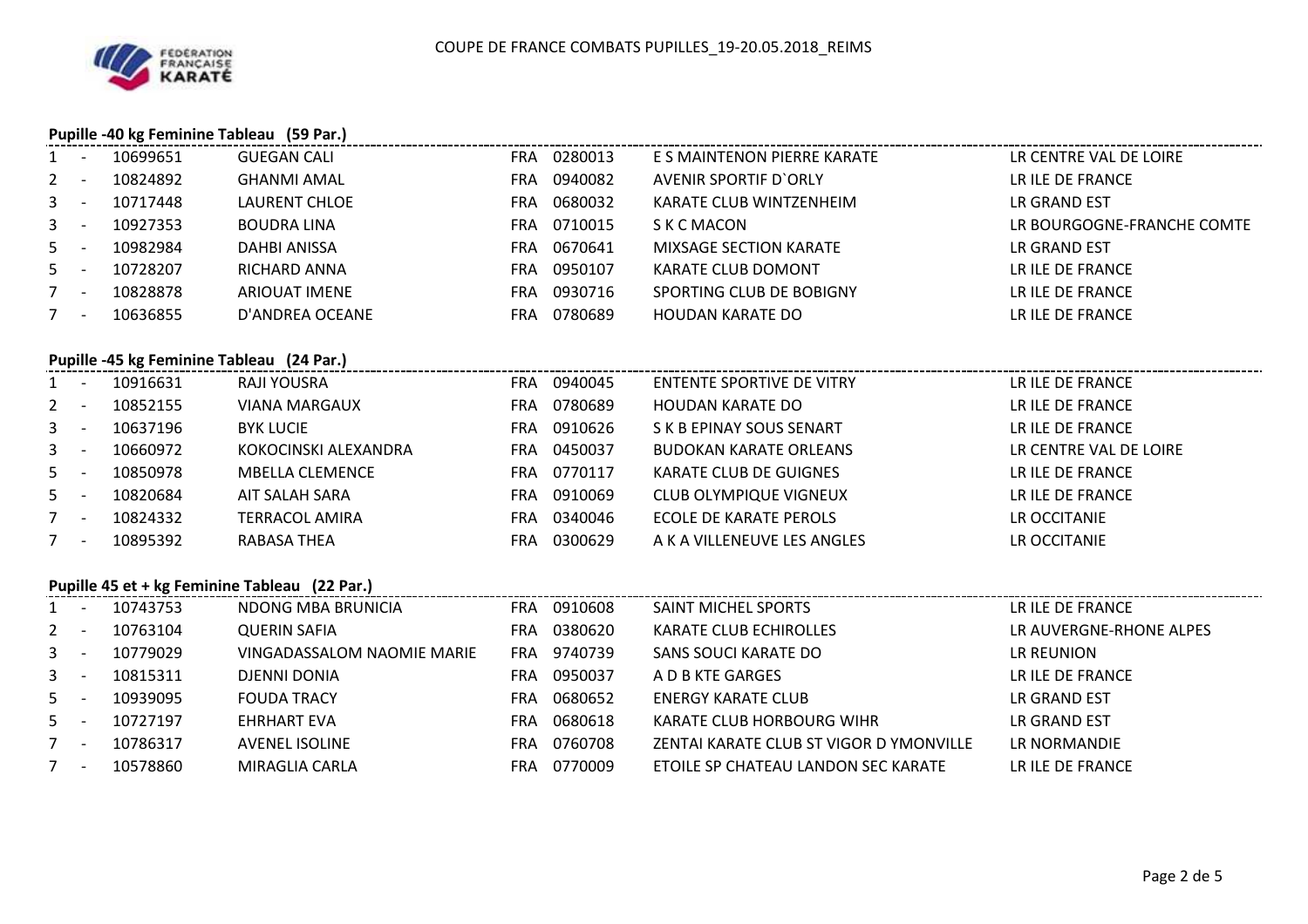## **Pupille -25 kg Masculin Tableau (73 Par.)**

| $1 -$       |                                            | 10637481 | <b>BALI LOUNES</b>         |            | FRA 0940026 | CLUB BUDOKAN THIAIS                 | LR ILE DE FRANCE              |  |  |  |  |
|-------------|--------------------------------------------|----------|----------------------------|------------|-------------|-------------------------------------|-------------------------------|--|--|--|--|
| $2^{\circ}$ | $\sim$                                     | 10886594 | <b>AGRARE ANTOINE</b>      |            | FRA 0800620 | <b>FUNAKOSHI KARATE OISEMONT</b>    | LR HAUTS DE FRANCE            |  |  |  |  |
| 3           | $\overline{\phantom{a}}$                   | 10885589 | <b>MONCHAUD ANTONIN</b>    |            | FRA 0910070 | CLUB YERROIS ARTS MARTIAUX          | LR ILE DE FRANCE              |  |  |  |  |
| $3 - 1$     |                                            | 10739621 | NID BRAHIM MOHAMED         |            | FRA 0600019 | OLYMPIC KARATE CL DE BEAUVAIS       | LR HAUTS DE FRANCE            |  |  |  |  |
| $5 -$       |                                            | 10941941 | <b>BAUDET ALLAN</b>        |            | FRA 0940021 | <b>CLUB SPORTIF VALENTON KARATE</b> | LR ILE DE FRANCE              |  |  |  |  |
| $5 -$       |                                            | 10847586 | <b>CORPET DIEGO</b>        |            | FRA 0890015 | <b>ENTENTE SP FLORENTINOISE</b>     | LR BOURGOGNE-FRANCHE COMTE    |  |  |  |  |
| $7 -$       |                                            | 10790969 | <b>HADJIOUAL VIAL NAEL</b> |            | FRA 0380627 | KARATE GRENOBLE HOCHE               | LR AUVERGNE-RHONE ALPES       |  |  |  |  |
| $7 -$       |                                            | 10781077 | <b>MAUGARD NATHAN</b>      |            | FRA 0090613 | KARATE CLUB VERNIOLLAIS             | LR OCCITANIE                  |  |  |  |  |
|             | Pupille -30 kg Masculin Tableau (106 Par.) |          |                            |            |             |                                     |                               |  |  |  |  |
|             |                                            |          |                            |            |             |                                     |                               |  |  |  |  |
| $1 -$       |                                            | 10720349 | <b>SINO MARCELIN</b>       |            | FRA 0270018 | STADE PORTE NORMANDE VERNON         | LR NORMANDIE                  |  |  |  |  |
| 2           | $\sim$ $-$                                 | 10852128 | <b>BRAHIMI NAIM</b>        |            | FRA 0910608 | SAINT MICHEL SPORTS                 | LR ILE DE FRANCE              |  |  |  |  |
| $3 - 1$     |                                            | 10682379 | DAHMANI AYOUB              |            | FRA 0600012 | U S C KARATE SHOTOKAN               | LR HAUTS DE FRANCE            |  |  |  |  |
| $3 -$       |                                            | 10721147 | <b>KE MICAH</b>            | FRA        | 0950034     | ASS AMICALE SPORTIVE SARCELLES      | LR ILE DE FRANCE              |  |  |  |  |
| $5 -$       |                                            | 10774937 | <b>ABED YOUNESS</b>        | <b>FRA</b> | 0780079     | ASKB AS SP KARATE BONNIERES         | LR ILE DE FRANCE              |  |  |  |  |
| $5 -$       |                                            | 10962895 | <b>GUETARI MOHAMED</b>     |            | FRA 0940026 | <b>CLUB BUDOKAN THIAIS</b>          | LR ILE DE FRANCE              |  |  |  |  |
| $7 -$       |                                            | 10807514 | LARCHE MELAN               |            | FRA 0350030 | BUDO 35                             | LR BRETAGNE                   |  |  |  |  |
| $7 -$       |                                            | 10792751 | CAMOIN MATEO               |            | FRA 0130742 | ASSOCIATION ROVE OMNISPORTS         | LR PROVENCE-ALPES-COTE D AZUR |  |  |  |  |
|             | Pupille -35 kg Masculin Tableau (87 Par.)  |          |                            |            |             |                                     |                               |  |  |  |  |

| $1 -$   |                          | 10637664 | TCHOTE SWAN              | FRA. | 0910626 | S K B EPINAY SOUS SENART       | LR ILE DE FRANCE              |
|---------|--------------------------|----------|--------------------------|------|---------|--------------------------------|-------------------------------|
| $2 -$   |                          | 10762417 | <b>BEL-LHASEN ILYANE</b> | FRA  | 0950034 | ASS AMICALE SPORTIVE SARCELLES | LR ILE DE FRANCE              |
| $3 - 1$ |                          | 10753764 | <b>TAKLIT ANIS</b>       | FRA. | 0930716 | SPORTING CLUB DE BOBIGNY       | LR ILE DE FRANCE              |
| $3 - 1$ |                          | 10983179 | ROCCA RUBEN              | FRA  | 0130634 | <b>DOJO FUDO SHIN</b>          | LR PROVENCE-ALPES-COTE D AZUR |
| $5 -$   |                          | 10770164 | AGREBI MEHDI             | FRA  | 0060121 | KARATE CHALLENGER GRASSE       | LR PROVENCE-ALPES-COTE D AZUR |
| $5 -$   |                          | 10879421 | SOMBE ANDREIASEMMANUEL   | FRA  | 0590739 | KARATE CLUB SIN LE NOBLE       | LR HAUTS DE FRANCE            |
| $7 -$   |                          | 10648586 | AMADOR LOHAN             | FRA  | 0660035 | KARATE SAINT ESTEVE            | LR OCCITANIE                  |
|         | $\overline{\phantom{a}}$ | 10942091 | MITROPOLSKIY DENIS       | FRA  | 0090613 | KARATE CLUB VERNIOLLAIS        | LR OCCITANIE                  |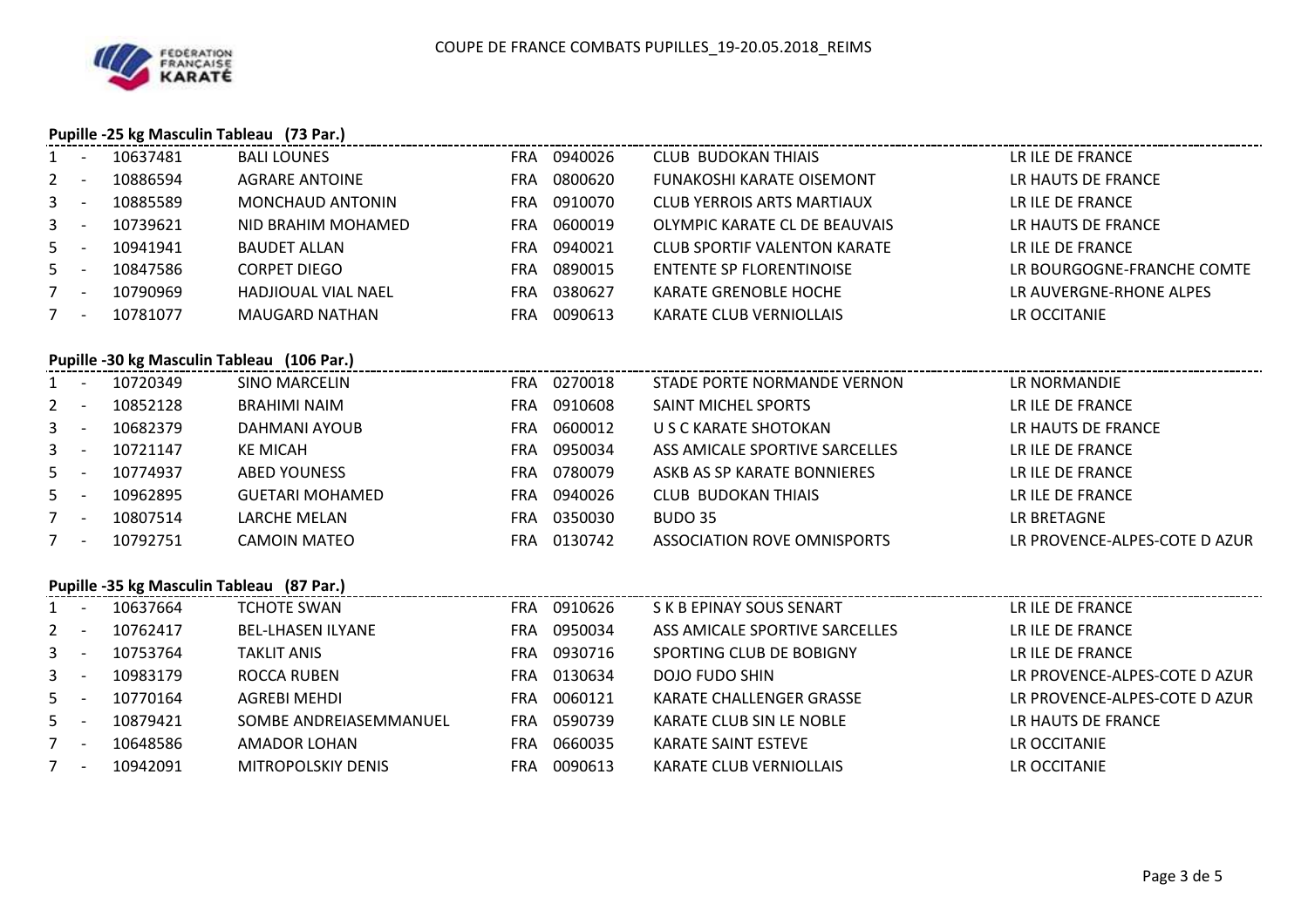## **Pupille -40 kg Masculin Tableau (61 Par.)**

| $1 -$   | 10911380 | DOULI MATHIS                | FRA  | 0940026 | <b>CLUB BUDOKAN THIAIS</b>              | LR ILE DE FRANCE        |
|---------|----------|-----------------------------|------|---------|-----------------------------------------|-------------------------|
| $2 -$   | 10727787 | <b>BAKOURI RIWAN</b>        | FRA  | 0910608 | SAINT MICHEL SPORTS                     | LR ILE DE FRANCE        |
| $3 - 1$ | 10648557 | ILHAN ERDEM                 | FRA  | 0670616 | <b>KARATE CLUB CHATENOIS</b>            | LR GRAND EST            |
| $3 - 5$ | 10643446 | ADJANONHOUN IHSANE          | FRA  | 0950622 | <b>TSUKI KARATE CLUB</b>                | LR ILE DE FRANCE        |
| $5 -$   | 10723220 | <b>CHARAFDINE ILYES</b>     | FRA. | 0270018 | STADE PORTE NORMANDE VERNON             | LR NORMANDIE            |
| $5 -$   | 10463150 | AMOURA ALEXANDRE            | FRA  | 0740056 | ANNECY KARATE                           | LR AUVERGNE-RHONE ALPES |
| $7 -$   | 10725211 | <b>TRAORE QUERCY ISMAEL</b> | FRA  | 0820003 | ARTS MARTIAUX MONTALBANAIS              | LR OCCITANIE            |
| $7 -$   | 10645858 | EL CRDATE KAMIL             | FRA  | 0920704 | INSTITUT DE GOJURYU KENKYUKAI DE FRANCE | LR ILE DE FRANCE        |

# **Pupille -45 kg Masculin Tableau (33 Par.)**

| $1 -$   | 10647747 | <b>TROCKLE JULIAN</b>   | <b>FRA</b> | 0570618 | KARATE DO SARRALBE              | LR GRAND EST            |
|---------|----------|-------------------------|------------|---------|---------------------------------|-------------------------|
| $2 -$   | 10764326 | <b>BOURBOTTE LUCAS</b>  | <b>FRA</b> | 0590660 | KARATE CLUB DE PETITE FORET     | LR HAUTS DE FRANCE      |
| $3 - 1$ | 10844543 | KIRSCHER TRISTAN        | FRA.       | 0680048 | ARTS MARTIAUX DE DANNEMARIE     | LR GRAND EST            |
| $3 - 1$ | 10820414 | AMORIM RODRIGUES ARTHUR | FRA.       | 0740053 | SALLANCHES ARTS MARTIAUX        | LR AUVERGNE-RHONE ALPES |
| $5 -$   | 10915554 | <b>MANSAR ILYES</b>     | <b>FRA</b> | 0920067 | <b>COURBEVOIE SPORTS KARATE</b> | LR ILE DE FRANCE        |
| $5 -$   | 10728480 | <b>ZAKI ANAS</b>        | FRA.       | 0540619 | KARATE CLUB REHON               | LR GRAND EST            |
| $7 -$   | 10721276 | PAUDAT LUCAS            | <b>FRA</b> | 0360608 | SHORYU36 KARATE CLUB ARDENTES   | LR CENTRE VAL DE LOIRE  |
| $7 -$   | 10739275 | <b>MEZAN ARTHUR</b>     | <b>FRA</b> | 0770638 | KARATE DO ST GERMAIN SUR MORIN  | LR ILE DE FRANCE        |
|         |          |                         |            |         |                                 |                         |

### **Pupille -50 kg Masculin Tableau (15 Par.)**

| $1 -$   |                          | 11073486 | VIGNAL CYPRIEN                  | FRA. | 0190006 | BUDOKAI KARATE CLUB DE BRIVE   | LR NOUVELLE AQUITAINE  |
|---------|--------------------------|----------|---------------------------------|------|---------|--------------------------------|------------------------|
| $2 -$   |                          | 10647507 | <b>FORTIER TIMOTHE</b>          | FRA. | 0760641 | <b>ENTENTE SAINT PIERRAISE</b> | LR NORMANDIE           |
| $3 - 1$ |                          | 10639347 | <b>TA SAMUEL</b>                | FRA. | 0510634 | <b>FOYER VOLUME</b>            | LR GRAND EST           |
| $3 -$   |                          | 10900823 | <b>TOURE SAID</b>               | FRA. | 0940026 | <b>CLUB BUDOKAN THIAIS</b>     | LR ILE DE FRANCE       |
| $5 -$   |                          | 10874891 | <b>JOURAND LUCAS</b>            | FRA  | 0330113 | KARATE SHUKOKAI DU PAYS FOYEN  | LR NOUVELLE AQUITAINE  |
| $5 -$   |                          | 10726827 | AIT SAID AXEL                   | FRA. | 0760032 | SHOTOKAN KARATE CLUB D ELBEUF  | LR NORMANDIE           |
|         | $\overline{\phantom{0}}$ | 11059261 | <b>BARBOSA CARDOSO CLARENCE</b> | FRA. | 0180026 | <b>VIERZON SHOTOKAN KARATE</b> | LR CENTRE VAL DE LOIRE |
|         | $\overline{\phantom{0}}$ | 10645520 | <b>INGRAO LORENZO</b>           | FRA  | 0570048 | KARATE DO BOULANGE             | LR GRAND EST           |